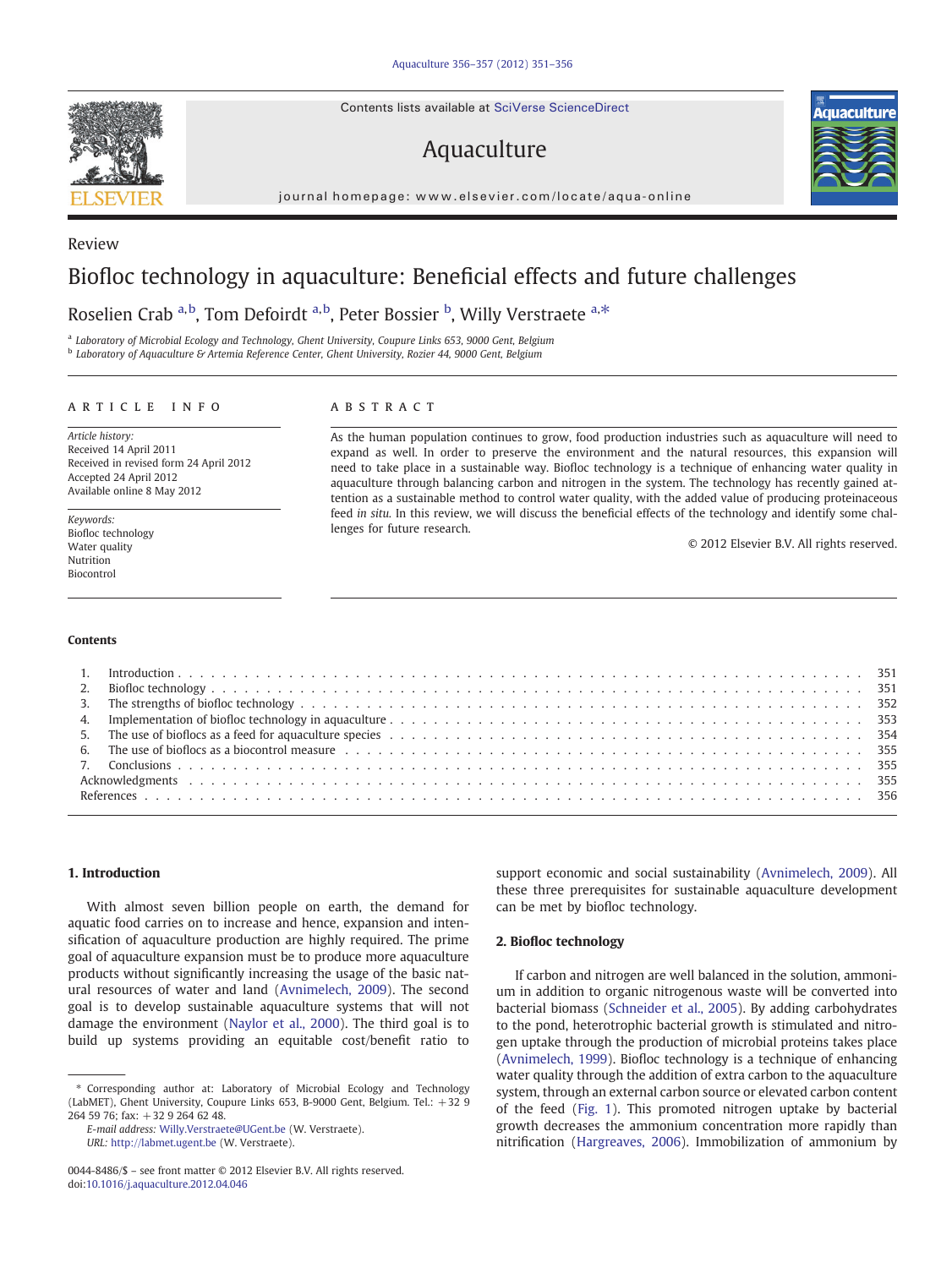<span id="page-1-0"></span>

Fig. 1. Schematic representation of how bioflocs can be implemented in aquaculture systems. (A) Integration of bioflocs within the culture unit by using feed with a relatively low N content and/or the addition of a carbon source. The bioflocs consume inorganic N waste together with the carbon source, thereby producing microbial biomass that can be used as a feed by the animals. (B) Use of a separate bioflocs reactor. The waste water from the culture tank is brought into the biofloc reactor, where a carbon source is added in order to stimulate biofloc growth. The water of the biofloc reactor can be recirculated into the culture tank and/or bioflocs can be harvested and used as a supplementary feed.

heterotrophic bacteria occurs much more rapidly because the growth rate and microbial biomass yield per unit substrate of heterotrophs are a factor 10 higher than that of nitrifying bacteria [\(Hargreaves,](#page-5-0) [2006\)](#page-5-0). The microbial biomass yield per unit substrate of heterotrophic bacteria is about 0.5 g biomass C/g substrate C used ([Eding et](#page-5-0) [al., 2006](#page-5-0)). A schematic calculation of the amount of carbon needed for biofloc growth is presented in Fig. 2.

Suspended growth in ponds consists of phytoplankton, bacteria, aggregates of living and dead particulate organic matter, and grazers of the bacteria [\(Hargreaves, 2006](#page-5-0)). Typical flocs are irregular by shape, have a broad distribution of particle size, are fine, easily compressible, highly porous (up to more than 99% porosity) and are permeable to fluids [\(Chu and Lee, 2004\)](#page-5-0). [Avnimelech \(2009\)](#page-5-0) recently published the handbook 'Biofloc Technology — A practical guide book' that is directed to aquaculturists, farmers, students and scientists and is a first tremendous step forward in providing general information on this technology. We refer readers to this book and to our previous



Fig. 2. Schematic calculation of the daily amount of carbon needed to remove the nitrogen wasted from uneaten feed and excretion from the animals by bioflocs. The amount of carbon source added will then depend on the carbon content of the carbon source. In case of acetate or glycerol (both containing 0.4 g C per g), 15 g of carbon source would be needed per kg fish per day. The assumption that 75% of the feed-N ends up in the water is based on [Piedrahita \(2003\)](#page-5-0).

paper on the basics of biofloc technology [\(De Schryver et al., 2008](#page-5-0)) for detailed information on the use of biofloc technology in aquaculture. The current review aims to highlight the strengths of the technology and identify challenges for further research (Box 1).

#### 3. The strengths of biofloc technology

 $Chollc$ Challenges for further research.

- Selection and positioning of aerators.
- Integration in existing systems (e.g. raceways, polyculture systems).
- Identification of micro-organisms yielding bioflocs with beneficial characteristics (nutritional quality, biocontrol effects) to be used as inoculum for biofloc systems.
- Development of monitoring techniques for floc characteristics and floc composition.
- Optimalization of the nutritional quality (amino acid composition, fatty acid composition, vitamin content).
- Determination of the impact of the carbon source type on biofloc characteristics.

Biofloc technology makes it possible to minimize water exchange and water usage in aquaculture systems through maintaining adequate water quality within the culture unit, while producing low cost bioflocs rich in protein, which in turn can serve as a feed for aquatic organisms ([Crab, 2010; Crab et al., 2007, 2009, 2010a](#page-5-0)). Compared to conventional water treatment technologies used in aquaculture, biofloc technology provides a more economical alternative (decrease of water treatment expenses in the order of 30%), and additionally, a potential gain on feed expenses (the efficiency of protein utilization is twice as high in biofloc technology systems when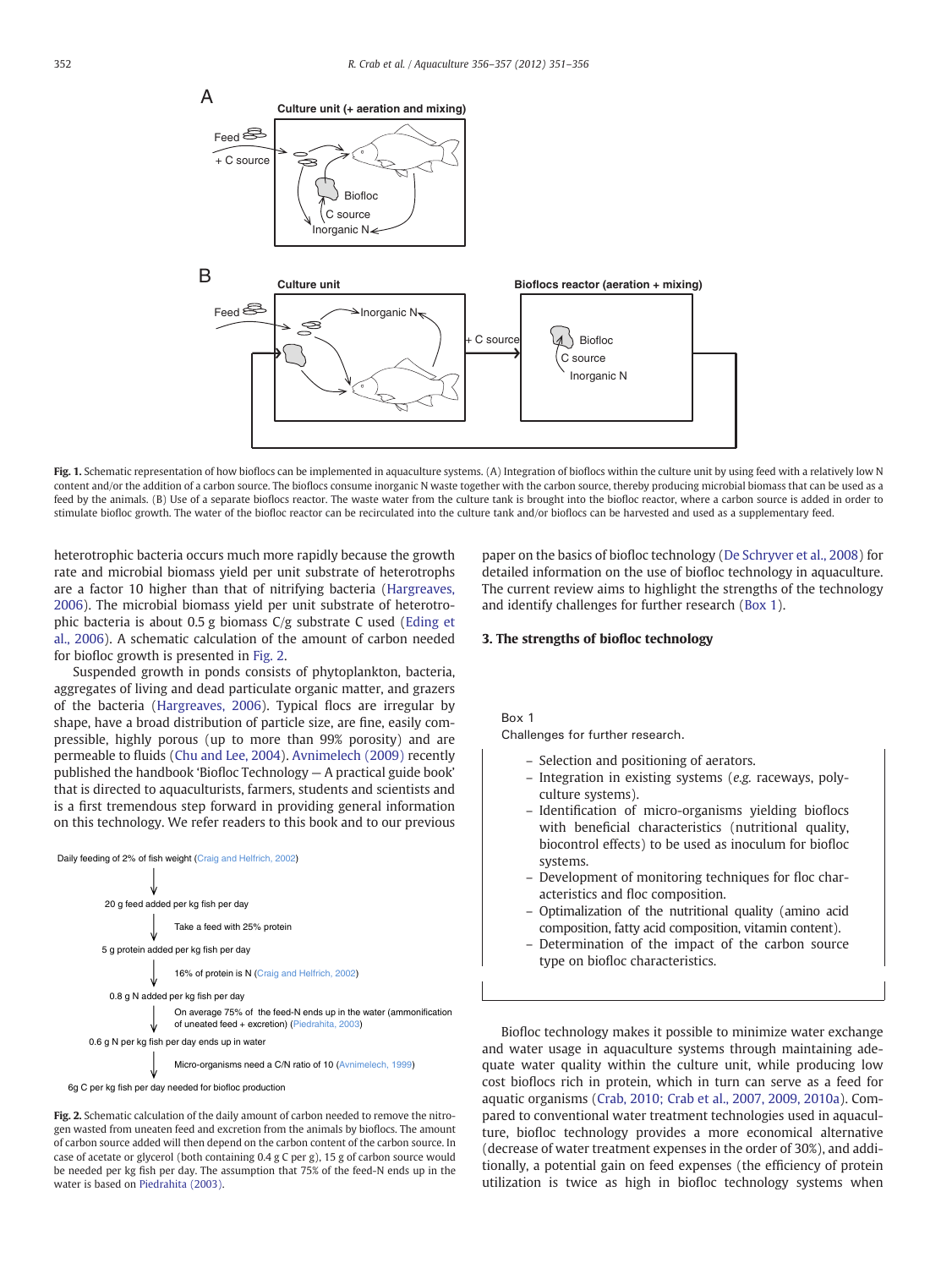compared to conventional ponds), making it a low-cost sustainable constituent to future aquaculture development [\(Avnimelech, 2009;](#page-5-0) [De Schryver et al., 2008\)](#page-5-0). Conventional technologies to manage and remove nitrogen compounds are based on either earthen treatment systems, or a combination of solids removal and nitrification reactors [\(Crab et al., 2007\)](#page-5-0). These methods have the disadvantage of requiring frequent maintenance and in most instances the units can achieve only partial water purification. They generate secondary pollution and are often costly [\(Lezama-Cervantes and Paniagua-Michel, 2010\)](#page-5-0). Biofloc technology, on the other hand, is robust, economical technique and easy in operation. One important aspect of the technology to consider is the high concentration of total suspended solids present in the pond water. Suitable aeration and mixing needs to be sustained in order to keep particles in suspension and intervention through either water exchange or drainage of sludge might be needed when suspended solids concentrations become too high [\(Avnimelech, 2009\)](#page-5-0). Although it is a critical aspect of biofloc technology, detailed knowledge about selection and placement of aerators is still lacking. Future research should address this issue and could also investigate new concepts, such as the integration of biofloc technology in raceways, which might prevent solids build up through its proper system configuration [\(Avnimelech, 2009](#page-5-0)). Construction aspects for biofloc technology ponds merely deal with aeration. So improving and fine-tuning of the design of these ponds in terms of water mixing and sludge control is needed ([Avnimelech,](#page-5-0) [2009](#page-5-0)).

Unlike the conventional techniques such as biofilters, biofloc technology supports nitrogen removal even when organic matter and biological oxygen demand of the system water is high ([Avnimelech,](#page-5-0) [2009](#page-5-0)). When establishing biofloc technology in aquaculture ponds, a certain start-up period is needed to obtain a well-functioning system with respect to controlling water quality and this will depend on the nitrogen and organic load of the culture water and thus the intensity of the system. Likewise, in order to establish the required microbial community in a biofilter one needs approximately 4 weeks, depending on nutrients, water flow rate and temperature [\(Avnimelech, 2009](#page-5-0)). However, because heterotrophs grow at a rate that is 10 times higher than that of nitrifying bacteria in biofilters [\(Crab et al., 2007\)](#page-5-0), bioflocs can usually be established much faster than conventional biofilters. To even further shorten the start-up period of biofloc technology, it might be interesting to investigate the effect of adding nucleation sites, such as clay, to the water at start-up, which will stimulate floc formation. Also the inoculation with water from existing good-performing biofloc ponds or with specific inocula might allow an accelerated startup.

The strength of the biofloc technology lies in its 'cradle to cradle' concept as described by [McDonough and Braungart \(2002\),](#page-5-0) in which the term waste in fact does not exist. Translated in biofloc terms, 'waste'-nitrogen generated by uneaten feed and excreta from the cultured organisms is converted into proteinaceous feed available for those same organisms. Instead of 'downcycling', a phenomenon often found in an attempt to recycle, the technique actually 'upcycles' through closing the nutrient loop. Hence, the water exchange can be decreased without deterioration of water quality and, consequently, the total amount of nutrients discharged into adjacent water bodies may be decreased [\(Lezama-Cervantes and Paniagua-Michel, 2010](#page-5-0)). In this context, biofloc technology can also be used in the specific case of maintaining appropriate water temperature, good water quality and high fish survival in low/no water exchange, greenhouse ponds to overcome periods of lower temperature during winter. Indeed, fish survival levels in overwintering tilapia cultured in greenhouse ponds with biofloc technology were excellent, being  $97 \pm 6\%$ for 100 g fish and  $80 \pm 4$  for 50 g fish ([Crab et al., 2009](#page-5-0)). Moreover, at harvest, the condition of the fish was good in all ponds, with a fish condition factor of 2.1–2.3. Besides winter periods, we need to be aware of the fact that future impacts of climate change on fisheries and aquaculture are still poorly understood and colder periods might be more often an issue to deal with in the future. The key to minimizing possible negative impacts of climate change on aquaculture and maximizing opportunities will be through understanding and promoting a wide range of inventive adaptive new technologies, such as the biofloc technology combined with greenhouse ponds.

#### 4. Implementation of biofloc technology in aquaculture

No technique is without drawbacks and also biofloc technique is prone to obstacles. A major obstacle is to convince farmers to implement the technique, since the concept of biofloc technology goes in against common wisdom that water in the pond has to be clear [\(Avnimelech, 2009\)](#page-5-0). On the other hand, several factors promote the implementation of the technique. Firstly, water has become scarce or expensive to an extent of limiting aquaculture development. Secondly, the release of polluted effluents into the environment is prohibited in most countries. Thirdly, severe outbreaks of infectious diseases led to more stringent biosecurity measures, such as reducing water exchange rates [\(Avnimelech, 2009\)](#page-5-0). Experience regarding biofloc technology and technical knowledge about the technique needs to be transferred to the farmers in a clear, practical and straightforward way, not forgetting to emphasize the economic benefits of this technique. A very important aspect in the implementation of biofloc technology in aquaculture is monitoring of the ponds. Biofloc technology is not yet fully predictable and can therefore be risky to implement at farm level. Possible monitoring tools are the concentration of total suspended solids or bioflocs, and the settleability of the biofloc, which can both be measured quickly and easily ([De Schryver et](#page-5-0) [al., 2008\)](#page-5-0). Molecular monitoring can also provide information on the condition of the bioflocs, but time and cost limitations might prevent the utility of this approach in real biofloc systems.

As soon as future research has fine-tuned the art of biofloc technology and farmers can be convinced to implement the technique, consumers still will need to be convinced to buy aquaculture products originating from biofloc ponds. The simplified idea of recycling excreta of aquatic organisms into feed might frighten the consumers and prohibit them from buying these products. Despite this hitch, it is clear that with the growing human population, technological progress in aquaculture is needed to protect wild fish stocks and control fish prices ([Jiang, 2010\)](#page-5-0). Population growth pushes up fish prices as a result of a seafood shortage and increases pressure on wild fish stocks [\(Péron et al., 2010\)](#page-5-0). In contrast, technological improvement tends to decrease fish prices and increases wild fish stocks by making the alternative fish product, farmed fish, relatively easier to produce. Therefore, biofloc technology could alleviate the depletion of wild fish stocks and poverty, while improving social welfare through lowering the fish production prices, all beneficial for both farmer and consumer. Moreover, consumers now call for guarantees that their food has been produced, dealt with and commercialized in a way that is not hazardous to their health, respects the environment and addresses diverse other ethical and social considerations ([FAO, 2009](#page-5-0)).

In addition to biofloc technology on its own, several researchers are looking at combinations of this technology with other innovative techniques to control water quality in aquaculture and its effluents. Researchers are now investigating the combination of periphyton with carbon to nitrogen ratio control ([Asaduzzaman et al., 2008,](#page-5-0) [2010\)](#page-5-0). [Lezama-Cervantes and Paniagua-Michel \(2010\)](#page-5-0) investigated microbial mats that are able to adapt to large fluctuations in dissolved oxygen and pH and were able to remove and stabilize different organic and inorganic substrates partly due to the mixed autotrophic and heterotrophic communities that co-exist in the substrate matrix. [Kumar and Lin \(2010\)](#page-5-0) investigated the use of short-cut nitrification–denitrification and anaerobic ammonium oxidation (anammox) for nitrogen removal. Their research indicated that these techniques could be useful and cost-effective especially for recirculating aquaculture systems with lower energy demand. The use of biofloc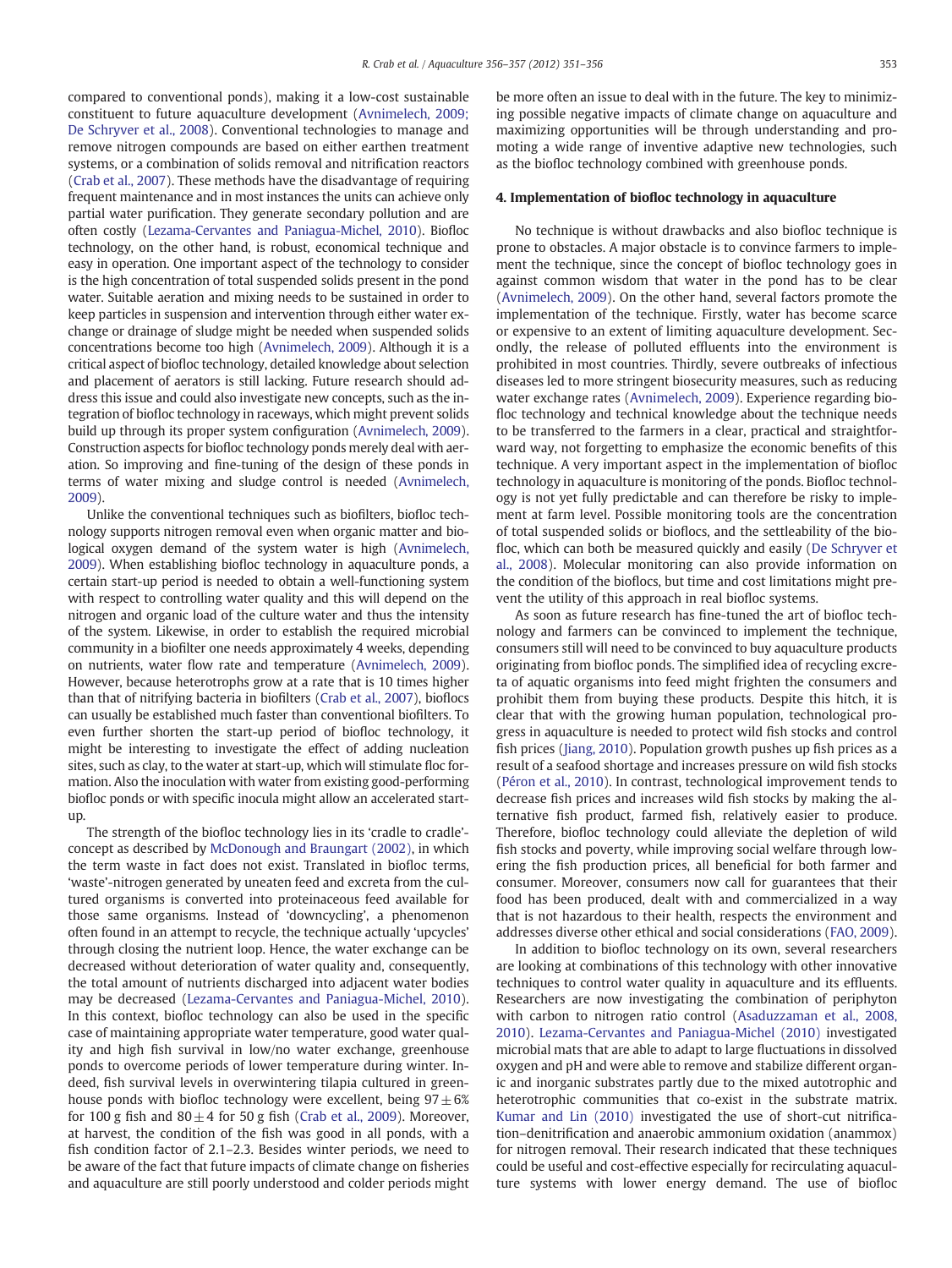technology ponds integrated in a polyculture set-up is also an inventive and promising approach. [Kuhn et al. \(2009\)](#page-5-0) included dried and processed bioflocs from tilapia ponds into shrimp feed and obtained about 1.6 times higher average weight gain per week than that obtained with commercial diets. Although this is an indirect form of polyculture, the more direct form – where the culture of fish or shrimp is integrated with vegetables, microalgae, shellfish and/or seaweed – can be very promising ([Neori et al., 2004\)](#page-5-0). This integrated intensive aquaculture strategy finds its origin in traditional extensive polycultures. Most of today's world aquaculture production is reared in semi-intensive and extensive systems. Nowadays, the interest in high technology intensive aquaculture systems increases with the increasing demand for aquaculture products. Biofloc technology could be combined with polyculture ponds, further enhancing the water quality, natural food availability, dietary preference, growth and production in an intensive set-up [\(Rahman et al., 2008\)](#page-5-0). At the University of the Virgin Islands, researchers are currently looking at tilapia and shrimp polyculture in intensive, bacterial-based, aerated tanks. The multitrophic approach of combining species with different specific feeding niches brings about a more complete use of resources than in the monoculture approach [\(Rahman et al., 2008\)](#page-5-0).

#### 5. The use of bioflocs as a feed for aquaculture species

In addition to the growing demand for seafood for human consumption, the demand for aquatic products used by the industrial sector for conversion into fishmeal and fish oil products also increases [\(Péron et al., 2010](#page-5-0)). Fishmeal and fish oil are used as feed for other human food supply systems, such as poultry, pigs and aquaculture. Hitherto, part of the aquaculture production relies on wild fish harvests, as fishmeal and fish oil are essential elements of the diet of many aquaculture species, both carnivorous and herbivorous fish and shrimp. About 5–6 million tonnes of low-value/trash fish are used as direct feed in aquaculture worldwide either provided without processing or as part of farm-made feeds [\(FAO, 2009](#page-5-0)). [FAO \(2009\)](#page-5-0) reported that the total amount of fishmeal and fish oil used in aquafeeds is estimated to have grown more than threefold between 1992 and 2006, from 0.96 million tonnes to 3.06 million tonnes and from 0.23 million tonnes to 0.78 million tonnes, respectively. For the 10 types of fish most regularly farmed, a mean of 1.9 kg of wild fish is required for every kilogram of fish produced [\(Naylor et al., 2000](#page-5-0)). In terms of fishmeal, many intensive and semi-intensive aquaculture systems use 2 to 5 times more fish protein to feed the farmed species than is supplied by the farmed product [\(Naylor et al., 2000\)](#page-5-0). Therefore, research in recent times has focused on the development of feed substitution strategies with a minimal supply of fishmeal and fish oil, which are then replaced by alternative and cheaper sources of protein such as plant proteins. In contrast to intensive and semiintensive systems, extensive and traditional systems already use little or no fishmeal, and farmers often supply nutrient-rich materials to the water to enhance growth of algae and other indigenous organisms on which the fish can feed ([Naylor et al., 2000](#page-5-0)). This inspired researchers to develop the biofloc technology, which is also applicable to intensive and semi-intensive systems. With biofloc technology, where nitrogenous waste generated by the cultivated organisms is converted into bacterial biomass (containing protein), in situ feed production is stimulated through the addition of an external carbon source [\(Schneider et al., 2005\)](#page-5-0).

Although bioflocs show an adequate protein, lipid, carbohydrate and ash content for use as an aquaculture feed ([Crab et al., 2010a](#page-5-0)), more research is needed on their amino acid and fatty acid composition. Now, fishmeal and fish oil supply essential amino acids (such as lysine and methionine) that are deficient in plant proteins and fatty acids (eicosapentanoic acid and docosahexanoic acid) not found in vegetable oils ([Naylor et al., 2000\)](#page-5-0). Herbivorous, omnivorous and carnivorous finfish all necessitate about the same amount of dietary

protein per unit weight, but herbivorous and omnivorous species utilize plant-based proteins and oils better and they require minimal quantities of fishmeal to supply essential amino acids [\(Naylor et al.,](#page-5-0) [2000\)](#page-5-0). However, compound feeds for omnivorous fish often exceed required levels [\(Naylor et al., 2000\)](#page-5-0). On the other hand, lowering the input of wild fish required for production of farmed carnivorous fish seems not feasible at this time. As already discussed above, it is very important to inform the farmers clearly and thoroughly, at this juncture about feeding strategies and management. New initiatives by governments and funding organizations are needed that can act as incentives for aquaculture to augment farming of low trophic level with herbivorous diets in stead of high-value, carnivorous fish that increases the need for fishmeal and fish oil, which in turn could place even more stress on pelagic fisheries, resulting in high feed prices and damage to marine ecosystems ([Naylor et al., 2000\)](#page-5-0). Concomitantly, more research is needed regarding feed replacement strategies such as using vegetable oils, meat byproducts and also biofloc technology. With biofloc technology, one also needs to consider that the choice of cultivated species should take into account their capability of dealing with high suspended solid concentrations, since this negatively affects certain fish species.

Another important factor that is essential for the growth and survival of aquaculture species are vitamins. We measured before vitamin C concentrations in bioflocs ranging from 0 to 54 μg/g dry matter [\(Crab, 2010](#page-5-0)). These values are below the required concentration for fish and shrimp. Besides vitamin C, other vitamins such as thiamine, riboflavin, pyridoxine, pantothenic acid, nicotinic acid, biotin, folic acid, vitamin B12, inositol, choline, vitamin A, vitamin D3, vitamin E and vitamin K, are usually not sufficiently synthesized by the cultured organism either and need to be supplied through the feed. Hence, it needs to be established to what extent bioflocs can contribute to the supply of these essential nutrients.

Several studies were performed on the use of bioflocs as an in situ produced feed and they indicate that bioflocs can be taken up by aquaculture species and uptake depends on the species and feeding traits, animal size, floc size and floc density [\(Avnimelech, 2009;](#page-5-0) [Crab, 2010; Crab et al., 2009, 2010a](#page-5-0)). Our previous work revealed that giant freshwater prawn (Macrobrachium rosenbergii), whiteleg shrimp (Litopenaeus vannamei) and tilapia (Oreochromis niloticus $\times$ Oreochromis aureus) were all able to take up bioflocs and profit from this additional protein source. This indicates that biofloc technology is applicable to both freshwater and seawater systems, both to control water quality and to produce as an additional feed source in situ. The potential feed gain of the application of biofloc technology is estimated to be in the order of 10–20% [\(De Schryver et al., 2008](#page-5-0)). With this, production costs will decline considerably since food represents 40–50% of the total production costs [\(Craig and Helfrich,](#page-5-0) [2002\)](#page-5-0).

Although bioflocs meet nutritional standards to serve as a aquaculture feed in general, research has shown that the capacity of the technique to control the water quality in the culture system and the nutritional properties of the flocs are influenced by the type of carbon source used to produce the flocs [\(Crab, 2010; Crab et al., 2010a](#page-5-0)). Different organic carbon sources each stimulated specific bacteria, protozoa and algae, and hence influenced the microbial composition and community organization of the bioflocs and thereby also their nutritional properties ([Crab, 2010](#page-5-0)). Feeding experiments revealed that besides these characteristics, the type of carbon source also influenced the availability, palatability and digestibility for the cultured organisms [\(Crab, 2010; Crab et al., 2010a\)](#page-5-0). Overall, bioflocs produced on glycerol gave the best results in our previous work [\(Crab,](#page-5-0) [2010\)](#page-5-0). However, further research should focus on the use of lowcost non-conventional agro-industrial residues as carbon source and hence upgrade waste to nutritious feed. Different carbon sources will stimulate the growth of the indigenous microbiota in another way and thus exert a distinctive effect on water quality, in situ feed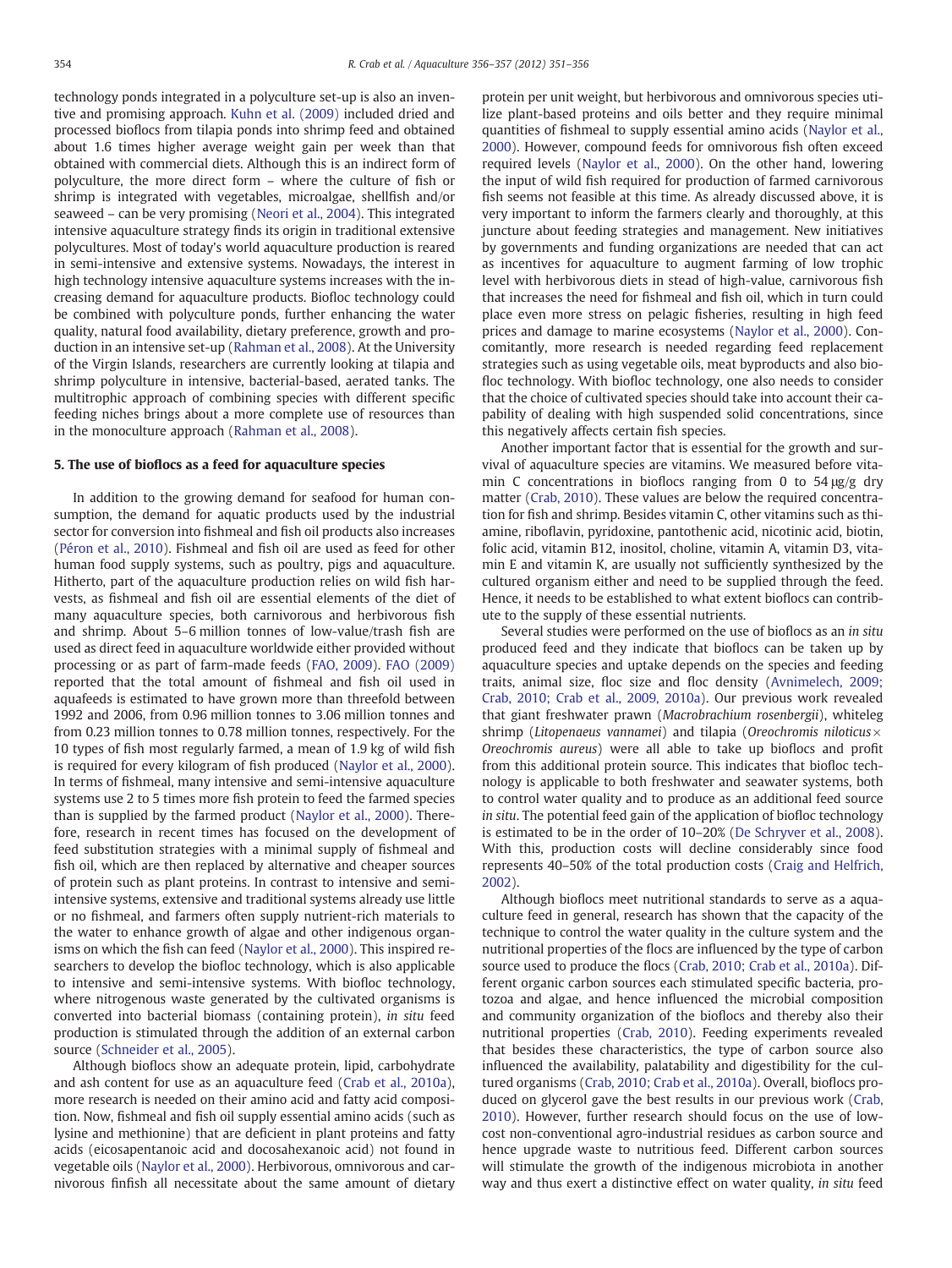production and utilization of the flocs by the cultured organisms. Downstream carbonaceous byproducts of local industry can provide a low cost external carbon source for application in biofloc technology in nearby ponds, but will need preceding research before implementation. The problem might be that nowadays all carbon sources have a certain value and possible application, which raises the question whether it is acceptable to take a carbon source with a certain value to upgrade nitrogen from feces to microbial protein in aquaculture ponds. These questions can be answered through field studies and case-by-case economical analysis. Balancing the carbon content of the feed fed to the culture organism could be an alternative to elevating the organic carbon to nitrogen ratio through addition of an external organic carbon source [\(Crab et al., 2009\)](#page-5-0). The application of these lower protein pellets has the advantage of convenience and saving labor, as compared to separate application of feed pellets and an organic carbon source ([Avnimelech, 2009](#page-5-0)). Another consideration to make in this decision process is the possible added features that are related to a specific carbon source. For example, bioflocs grown on glycerol tend to have a higher n−6 fatty acids content when compared to bioflocs grown on acetate or glucose ([Crab et al., 2010a](#page-5-0)).

In addition, not only the carbon source, but also the indigenous microbiota present in the pond water will put forth a characteristic effect that needs to be considered. An important factor here is to determine the role of algae and their interaction with the bacteria in the bioflocs. [Crab \(2010\)](#page-5-0) showed that with L. vannamei, bioflocs grown on glucose lacked accessibility and palatability for good survival and growth. The latter opens an interesting field of research, where one can look at carbon sources that would increase attractiveness of the bioflocs toward fish and shrimp. A worthy carbon source to look at in this regard is molasses obtained during sugar processing of sugar beet (Beta vulgaris L. v. altissima), which contains glycine betaine, a known attractants used in aquaculture ([Felix and Sudharsan, 2004;](#page-5-0) [Mäkelä et al., 1998](#page-5-0)). An interesting topic for further research could be the identification of micro-organisms (bacteria and micro-algae) that are able to produce bioflocs with the desired nutritional properties and a good ability to control the water quality. Such microorganisms could be used as an inoculum for the start-up of aquaculture systems with biofloc technology. All these findings and possible modus operandi emphasize the need for further study of biofloc composition in order to achieve a desired nutritional outcome, since different research groups have obtained different results in respect to biofloc nutritional composition [\(Avnimelech, 2009\)](#page-5-0).

### 6. The use of bioflocs as a biocontrol measure

In addition to the advantages of biofloc technology discussed above, [Crab et al. \(2010b\)](#page-5-0) have recently shown that biofloc technology constitutes a possible alternative measure to fight pathogenic bacteria in aquaculture. Intensive aquaculture of crustaceans is one of the fastest-growing sectors in aquaculture production ([Wang et al.,](#page-5-0) [2008\)](#page-5-0). Despite its huge success, shrimp culture is facing severe outbreaks of infectious diseases, which have caused significant economic losses. Due to the haphazard mishandling of antibiotics in aquaculture, pathogenic bacteria are now becoming resistant to numerous antibiotics and as a result, antibiotics are no longer effective in treating bacterial disease [\(Defoirdt et al., 2011](#page-5-0)). The disruption of quorum sensing, bacterial cell-to-cell communication with small signal molecules ([Defoirdt et al., 2008](#page-5-0)), has been proposed as a new strategy to control bacterial infections in aquaculture as this cell-tocell communication mechanism regulates the expression of virulence factors ([Defoirdt et al., 2004](#page-5-0)). Interestingly, we recently found that bioflocs grown on glycerol were able to protect gnotobiotic brine shrimp (Artemia franciscana) against pathogenic Vibrio harveyi, and that the beneficial effect was likely due to interference with the pathogen's quorum sensing system ([Crab et al., 2010b\)](#page-5-0). Indeed, survival of challenged nauplii increased 3-fold after the addition of live

bioflocs. This complies with former research that revealed that primary production and promotion of in situ microbial populations, as is the case in biofloc technology, were found to be beneficial for shrimp [\(Lezama-Cervantes and Paniagua-Michel, 2010\)](#page-5-0). The exact mechanism of the protective action of bioflocs and its selective action, however, needs further in-depth investigation.

Another interesting feature of bioflocs to further investigate with respect to biocontrol effects is the capability to accumulate the bacterial storage compound poly-β-hydroxybutyrate (PHB). PHB and PHBaccumulating bacteria have been shown before to protect different aquaculture animals from bacterial infections ([De Schryver et al.,](#page-5-0) [2010; Defoirdt et al., 2007; Dinh et al., 2010; Halet et al., 2007](#page-5-0)). PHB-accumulating bacteria are present in bioflocs as we have measured PHB levels in bioflocs of between 0.5 and 18% of the dry matter [\(Crab, 2010; De Schryver and Verstraete, 2009\)](#page-5-0). The latter bioflocs contain a sufficient PHB level to protect cultured animals from infection by pathogenic bacteria [\(Halet et al., 2007\)](#page-5-0).

Numerous researches have noted that shrimp are healthiest and grow best in aquaculture systems that have high levels of algae, bacteria and other natural biota ([Kuhn et al., 2009](#page-5-0)). Probiotics are viable microbial cells that have a beneficial effect on the health of a host by improving its intestinal equilibrium through improved feed value, enzymatic contribution to digestion, inhibition of pathogenic microorganisms, antimutagenic and anticarcinogenic actions, growth-promoting factors, and an increased immune response [\(Verschuere et al., 2000](#page-5-0)). Since several research articles have been published on the benefits of using Bacillus to improve shrimp growth performance, survival, immunity, and disease resistance in aquaculture ([Decamp et al., 2008; Tseng et al.,](#page-5-0) [2009; Verschuere et al., 2000](#page-5-0)) we inoculated biofloc reactors with a probiotic Bacillus mixture in an attempt to produce probiotic bioflocs.

Our preliminary results showed that the water of shrimp tanks fed bioflocs inoculated with Bacillus had an on average 5 times lower Vibrio load when compared to the shrimp tanks fed an artificial feed [\(Crab, 2010](#page-5-0)). These results indicate that inoculating biofloc reactors with probiotic bacteria might have biocontrol effect toward Vibrio spp., but the inoculation of biofloc systems with specific desired microorganisms needs further investigation in order to confirm these beneficial effects. Other interesting fields of research regarding this subject are possible immunostimulatory features of the bioflocs. Enhancement of the innate immunity of cultured organisms may provide broad-spectrum resistance to infections. Existing immunostimulants include bacteria and bacterial products, complex carbohydrates, nutritional factors, animal extracts, cytokines, lectins, plant extracts and synthetic drugs such as levamisole [\(Wang et al., 2008\)](#page-5-0). Bioflocs might also contain immunostimulatory compounds since biofloc technology deals with bacteria and bacterial products.

#### 7. Conclusions

A variety of beneficial features can be ascribed to biofloc technology, from water quality control to in situ feed production and some possible extra features. Biofloc technology offers aquaculture a sustainable tool to simultaneously address its environmental, social and economical issues concurrent with its growth. Researchers are challenged to further develop this technique and farmers to implement it in their future aquaculture systems. The basics of the technology is there, but its further development, fine-tuning and implementation will need further research and development from the present and future generation of researchers, farmers and consumers to make this technique a keystone of future sustainable aquaculture.

#### Acknowledgments

This work was supported by the "Instituut voor de aanmoediging van Innovatie door Wetenschap en Technologie in Vlaanderen" (IWT grant no. 53256).